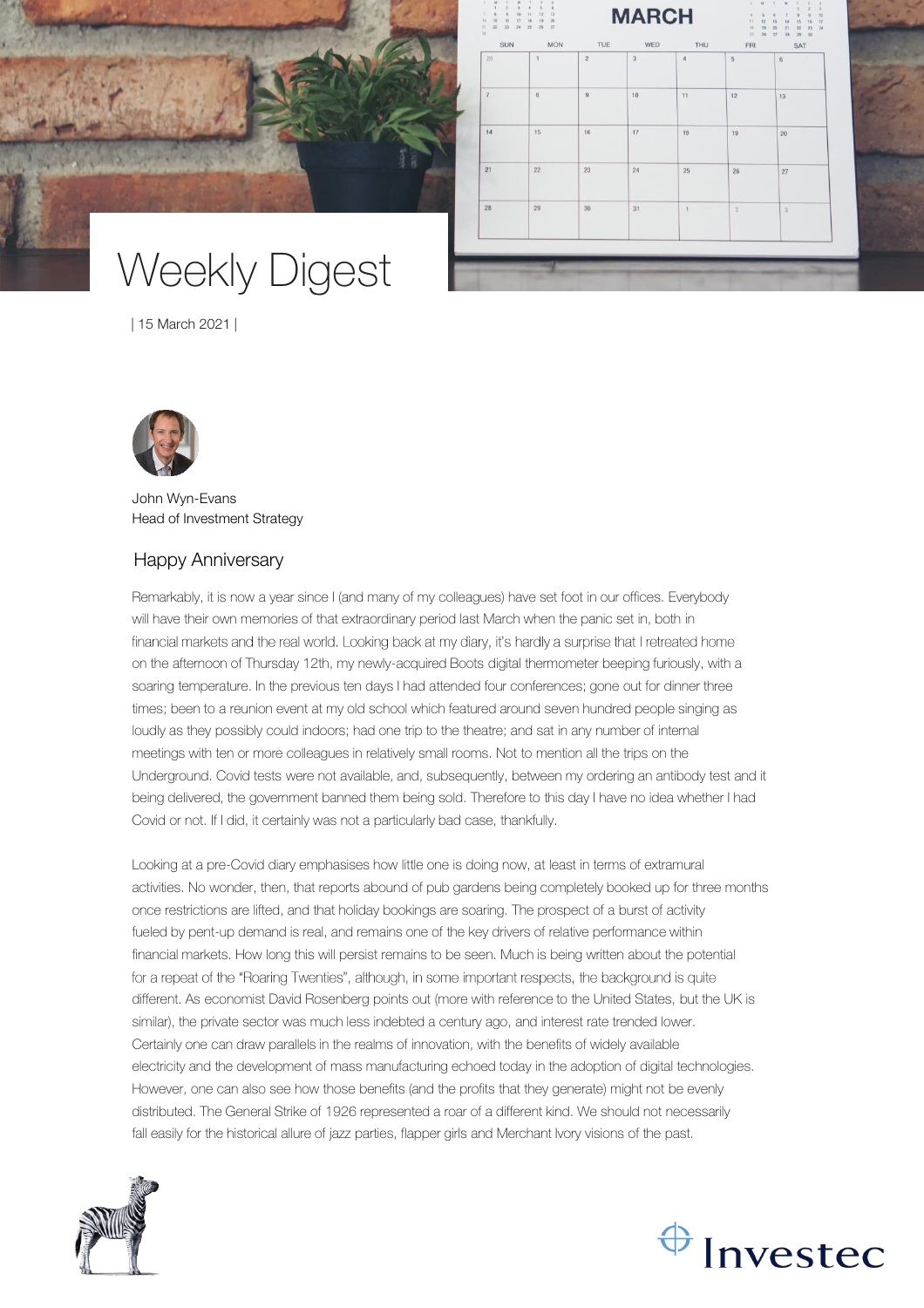Returning to the present, the "reflation trade" remains the focal point for investors. Having written at some length about it last Monday, today I will provide an update. The main development last week was the release of February's US inflation data, and, in the event, it turned out to be relatively benign, with the headline Consumer Price Index up 1.7% year-on-year, exactly as expected. That provided some relief, and a not insignificant rally in many of the "long duration" stocks that had been battered previously. Even so, after a period of consolidation, bonds ended the week in decline, with yields pushing up to new highs for this phase of the cycle in many countries, most notably the US at 1.62%, and the UK at 0.85%. That move was underpinned by the signing of the latest \$1.9 trillion stimulus package by President Biden. Furthermore, the Democrats' attention is already shifting towards its follow-up multi-trillion dollar infrastructure spending plan, promising yet more petrol on the fire.

Despite that non-threatening inflation print, though, we all know that the big test will come in a few months' time, when the figure will spike up owing to the low comparative figure in 2020. Thereafter, of course, there remains the big debate about how quickly it will subside again, if at all. And just to complicate matters further, nobody can be absolutely sure how central banks will react, and for how long they might be prepared to let economies "run hot". We might receive further guidance on the subject this week, as the central banks of the United States, the UK and Japan meet to deliberate on policy. The US Federal Reserve meeting on Wednesday will top the bill. The Chairman's statement and the "dot plot", which represents the forecasts of the future level of interest rates of individual members, will be subject to intense scrutiny. There is potential for plenty of volatility in bond, equity and foreign exchange markets, but, for all the noise, it's not the sort of event that lends itself to being traded as far as our clients' funds are concerned.

One thing that I want to follow up on from last week concerns bond yields. I referred solely to nominal bond yields, which take no account of inflation. And although the majority of reporting on bond markets refers almost entirely to nominal yields, it is real yields - the difference between nominal yields and inflation expectations - that have a much greater influence on other financial assets. It's instructive to look first at what happened in the first quarter of 2020. Even as investors were beginning to worry about Covid, many equity markets were still making new all-time highs in February. Apart from the general insouciance about the virus, a key driver was that real bond yields were still falling. Indeed, the US real interest rate had been propelling equities, especially long duration stocks, throughout 2019, by falling from 1% to zero. By the end of February it was down to minus 0.5%, as nominal bond yields continued to fall, but inflation expectations remained relatively sticky. In detail, the 10-year breakeven rate (the market-derived expectation for average inflation over the next decade) had remained in a range of 1.5% to 2%, while the 10-year Treasury yield had gone from 2.5% to 1%.

What happened next was even more interesting, and helps to explain the precipitous market collapse in March. Inflation expectations collapsed as the demand destruction of lockdowns was priced in and "caught down" with bond yields. The effect was briefly exacerbated by a (lack of) liquidity-driven sell-off in Treasury markets as leveraged investors rushed to raise cash. That resulted in the real bond yield spiking from minus 0.57% on 6th March to plus 0.62% on 19th March, which represented a very aggressive tightening of financial conditions. Markets would struggle to deal with such a tightening over twelve months, let alone two weeks. The peak of the spike marked the worst of the market panic, and the real yield was back down to -0.56% by early April. Subsequently, Federal Reserve bond purchases on the one hand and some normalisation of inflation expectations on the other combined to push the real yield to a low of -1.08% during the summer.

And it was still below -1% as recently as 10th February, but then started to move higher as bond yields began to rise faster than inflation expectations. This was a function of markets beginning to fear a



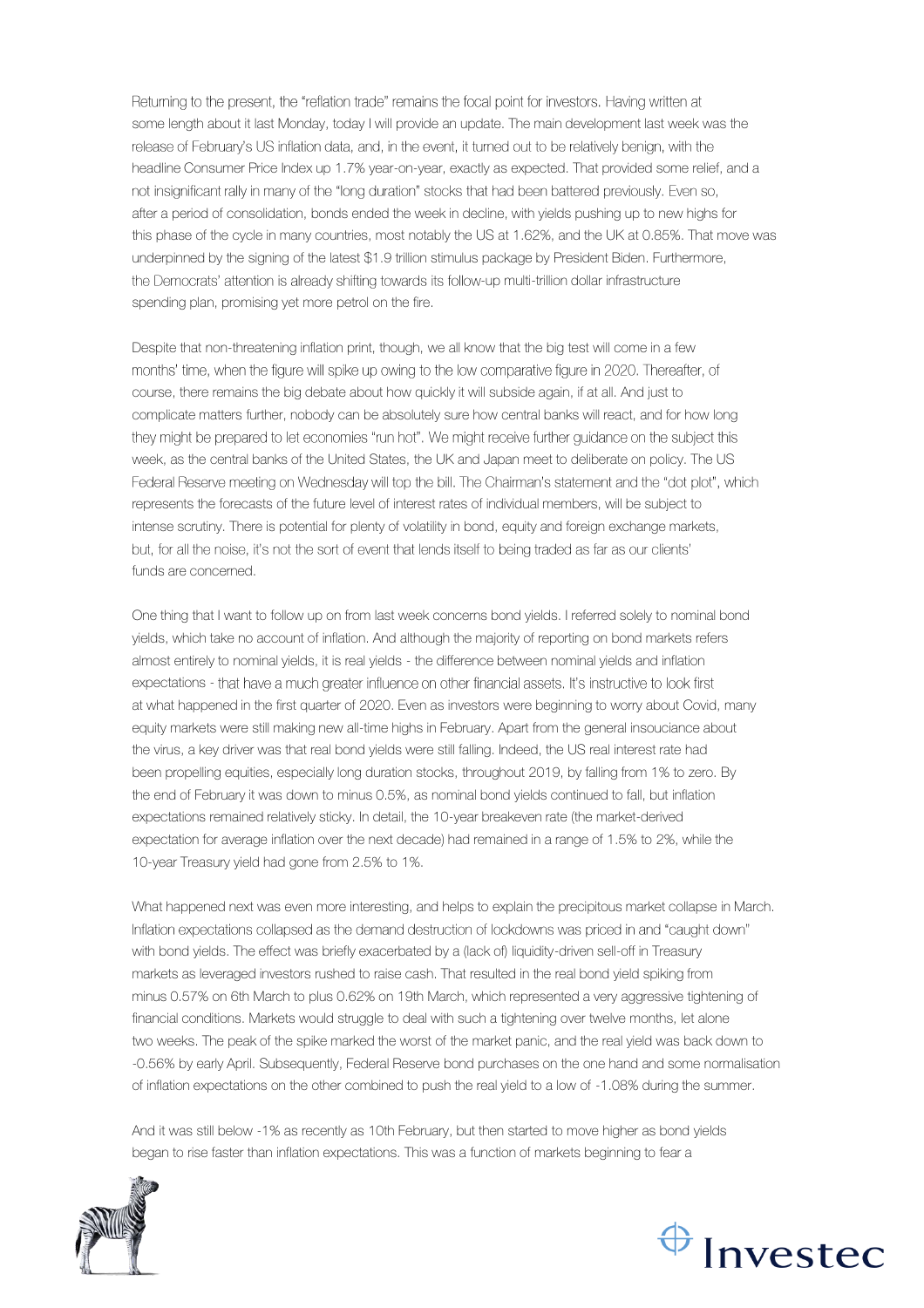central bank monetary policy tightening cycle. All other things being equal, such a policy move would tend to rein in inflation expectations as the prospect of higher interest rates started to bite. The real bond yield is currently minus 0.62%, which, relative to history, remains extremely accommodative. That's one reason, at least, why financial markets have not totally collapsed in the manner predicted by some. Indeed, there are plenty of strategists who believe that as long as real rates remain negative we have little to fear. But if real rates do continue to head higher, it will extend the rotation that we have seen in favour of more cyclical, short-duration assets. What the central banks have to say this week will have a large bearing on how that plays out.

Finally, it is worth pointing out, using market data going back to 1910, that periods when inflation (or these days inflation expectations) has been below 1% and rising have, on average, delivered the best performance regime for equities, in both absolute return terms and relative to bonds. This is because investors have gratefully backed away from a deflationary precipice with all its negative implications debt-repayment capabilities, economic activity and corporate profits. In that respect, the last year's divergence of "Wall Street" and "Main Street" should be less surprising. According to the data collated by Robert Shiller and Goldman Sachs, the trouble only really starts once inflation is over 3% and rising.